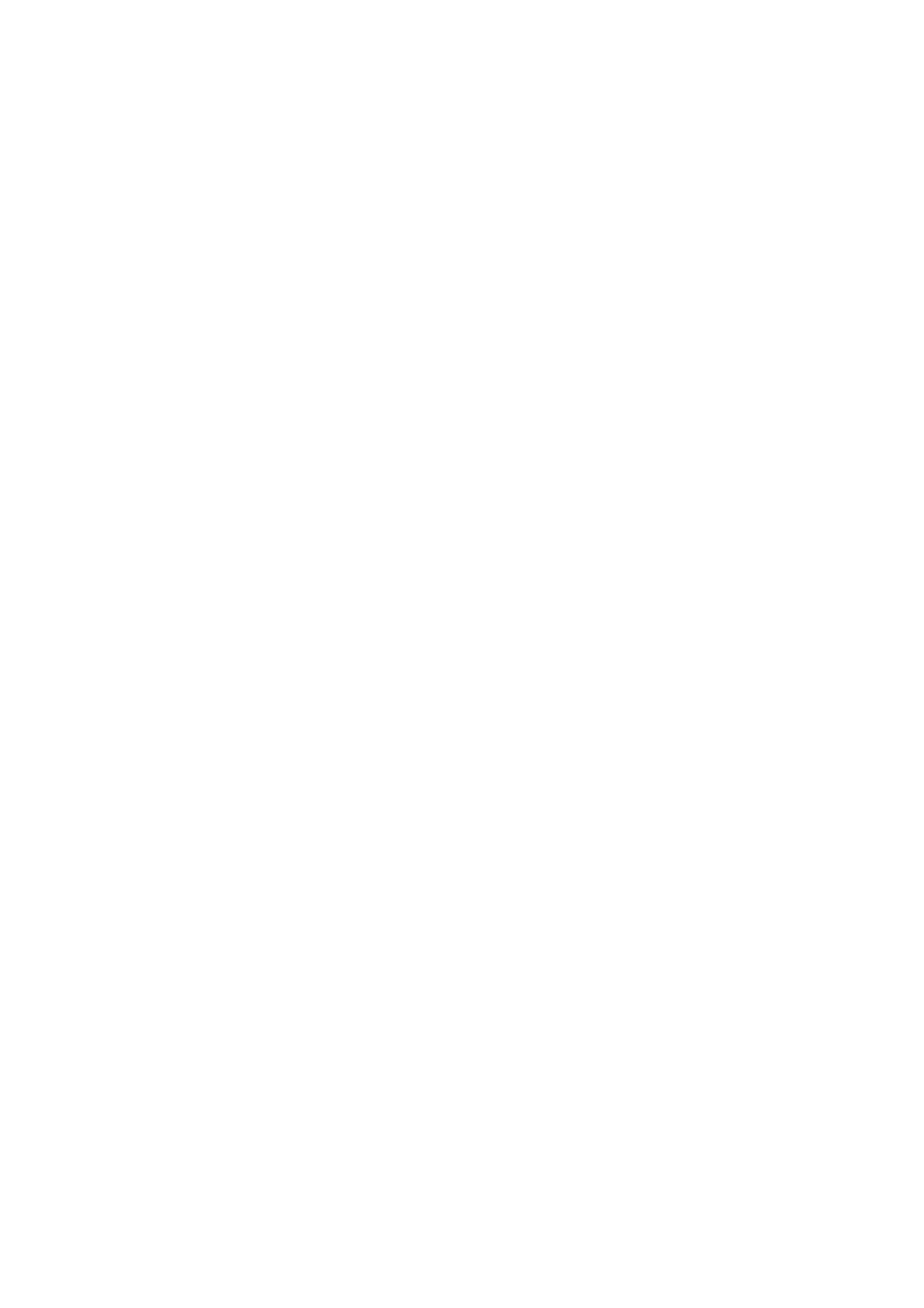

# Historic Character Assessment Report March 2005

Roland B Harris

# Sussex Extensive Urban Survey (EUS)

in association with Lewes District Council







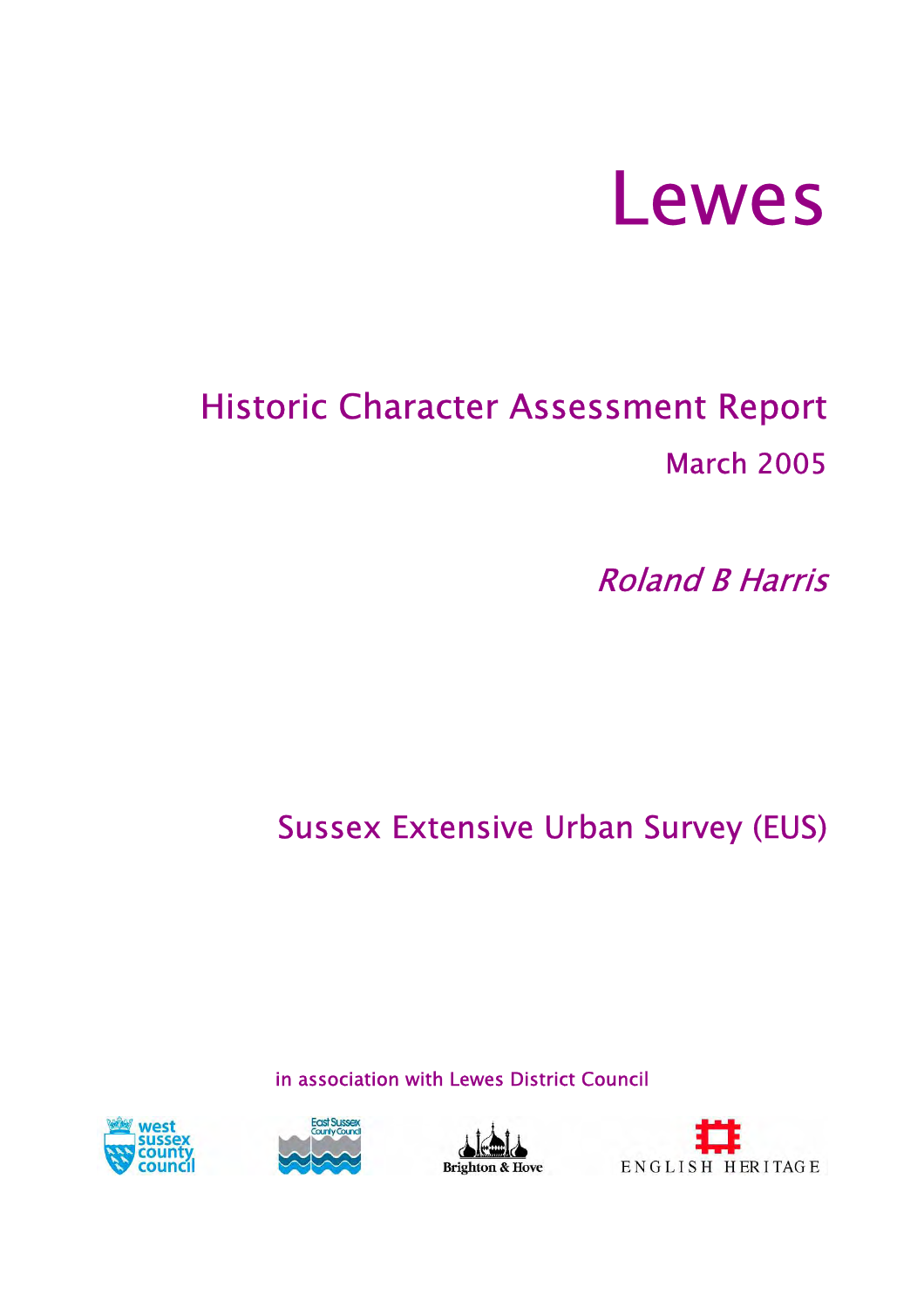# Sussex EUS – Lewes

The Sussex Extensive Urban Survey (Sussex EUS) is a study of 41 towns undertaken between 2004 and 2008 by an independent consultant (Dr Roland B Harris, BA DPhil MIFA) for East Sussex County Council (ESCC), West Sussex County Council (WSCC), and Brighton and Hove City Council; and was funded by English Heritage.

Guidance and web-sites derived from the historic town studies will be, or have been, developed by the local authorities.

All photographs and illustrations are by the author.

First edition: March 2005.

Copyright © East Sussex County Council, West Sussex County Council, and Brighton and Hove City Council 2005

Contact:

*For West Sussex towns:* 

01243 642119 (West Sussex County Council)

*For East Sussex towns and Brighton & Hove:* 

01273 481608 (East Sussex County Council)

The Ordnance Survey map data included within this report is provided by East Sussex County Council under licence from the Ordnance Survey. Licence LA 076600 2004.

The geological map data included within this report is reproduced from the British Geological Map data at the original scale of 1:50,000. Licence 2003/070 British Geological Survey. NERC. All rights reserved.

*The views in this technical report are those of the author and do not necessarily represent those of English Heritage, East Sussex County Council, West Sussex County Council, Brighton & Hove City Council, or the authorities participating in the Character of West Sussex Partnership Programme.* 

#### **ACKNOWLEDGEMENTS**

The author wishes to acknowledge the advice, assistance, and support of Bob Connell, John Mills, Mark Taylor, Peter Ross, Keith Watson and Mike Hicks (West Sussex County Council); Dr Andrew Woodcock and Greg Chuter (East Sussex County Council); Graham Fairclough (English Heritage); Mike Lea (Lewes District Council); Dr Mark Gardiner (Department of Archaeology and Palaeoecology, The Queen's University of Belfast); Jeremy Haslam; John Bleach (Sussex Archaeological Society); members of Lewes Priory Trust; and staff at the county records offices, English Heritage, and the library of the Sussex Archaeological Society.

*Cover photo: The inner gateway, Lewes castle.*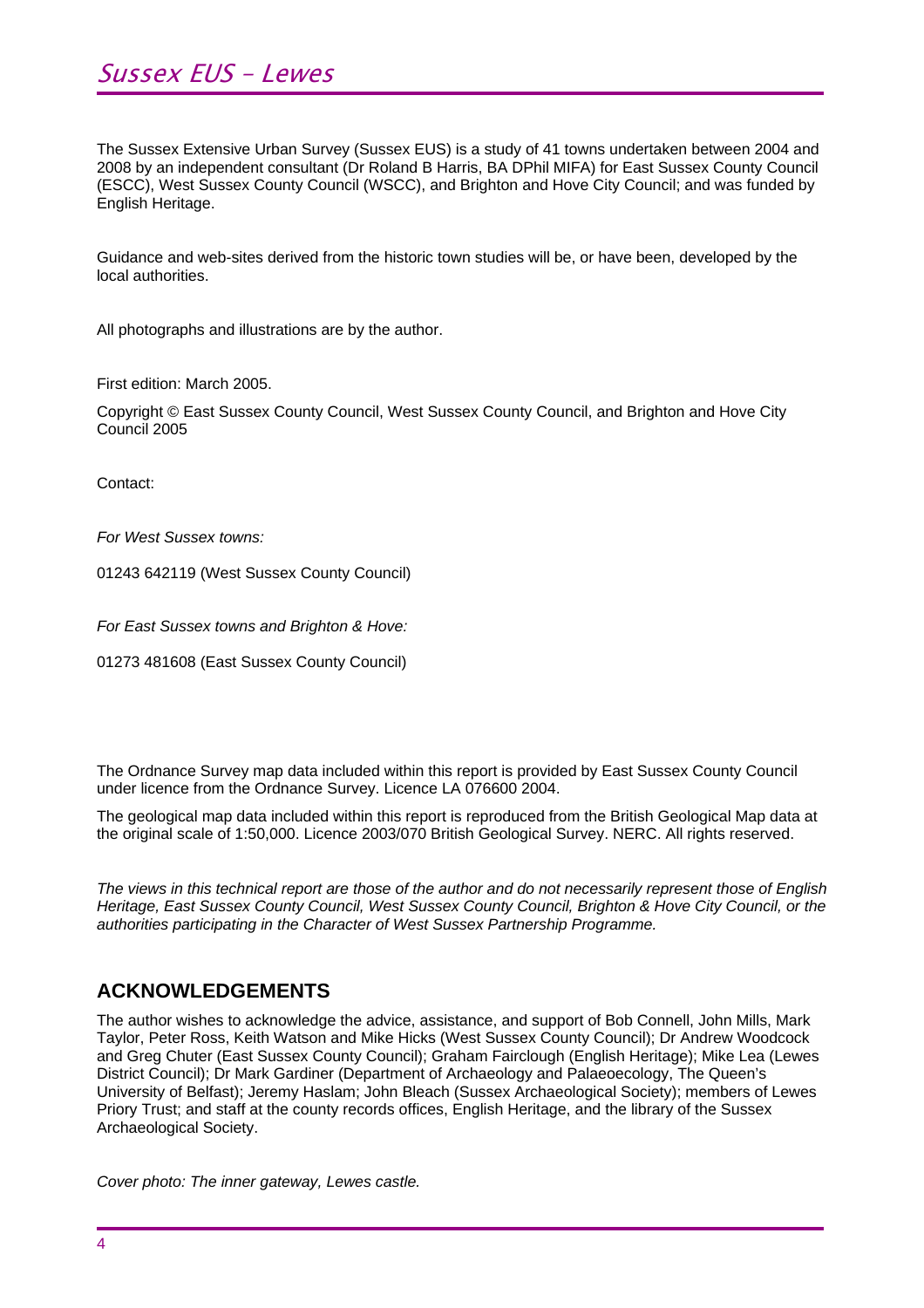# **Contents**

|                         | List of maps, tables and other illustrations | 6  |
|-------------------------|----------------------------------------------|----|
| 1                       | <b>INTRODUCTION</b>                          | 8  |
| $\overline{2}$          | <b>SETTING</b>                               | 12 |
| $\overline{\mathbf{3}}$ | <b>HISTORY</b>                               | 16 |
| 4                       | <b>ARCHAEOLOGY</b>                           | 28 |
| 5                       | STATEMENT OF HISTORIC URBAN CHARACTER        | 48 |
| 6                       | HISTORIC ENVIRONMENT RESEARCH FRAMEWORK      | 63 |
| $\overline{7}$          | <b>NOTES</b>                                 | 64 |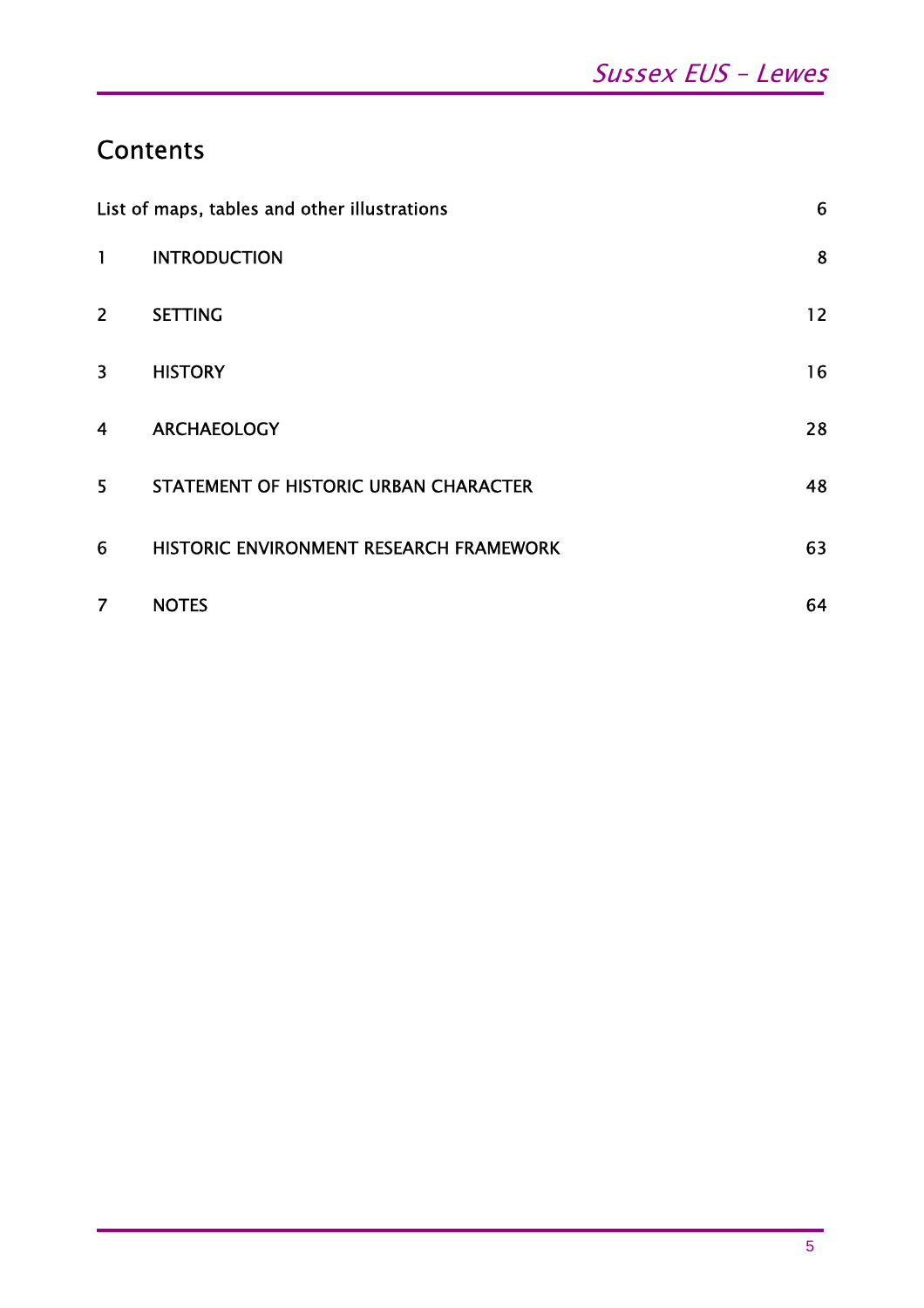# List of maps, tables and other illustrations

- Fig. 1. Location of Lewes within Sussex.
- Fig. 2. View from Lewes castle looking westwards.
- Fig. 3. St John-sub-Castro:  $11<sup>th</sup>$ -century former south doorway, re-sited in the 19<sup>th</sup>-century church.
- Fig. 4. Lewes Castle keep.
- Fig. 5. The early suburb of Westout, at the convergence of Rotten Row and St Anne's Hill (High Street).
- Fig. 6. Lewes friary: surviving 15<sup>th</sup>-century doorway, relocated to All Saints church, Friars Walk.
- Fig. 7. Lewes castle: ground-floor interior of the south turret  $(13<sup>th</sup>$  century).
- Fig. 8. Market Tower, Market Street (1792).
- Fig. 9. Law Courts, High Street.
- Fig. 10. Harveys brewery, Cliffe.
- Fig. 11. Jireh Strict Baptist chapel, Malling Street (1805).
- Fig. 12. Fitzroy House, High Street: the former library.
- Fig. 13. Westgate Street, showing the town wall.
- Fig. 14. Watergate Lane: view northwards.
- Fig. 15. St John-sub-Castro: the Magnus inscription.
- Fig. 16. St John-sub-Castro: detail of re-sited  $11<sup>th</sup>$ -century doorway (see also Fig. 3).
- Fig. 17. Lewes castle: view from shell keep towards gatehouse, gun garden and bailey.
- Fig. 18. Brack Mount from the south-west motte.
- Fig. 19. Lewes priory: view westwards along rere-dorter.
- Fig. 20. St John the Baptist, Southover: view of  $12<sup>th</sup>$ -century nave arcade from the south-east.
- Fig. 21. Lewes priory. View of 'infirmary chapel' from east.
- Fig. 22. St Michael's church, High Street.
- Fig. 23. Lewes castle:  $14<sup>th</sup>$ -century barbican with the  $12<sup>th</sup>$ -century gateway beyond.
- Fig. 24. Lewes priory: *in situ* remains of the main arch of the early 13<sup>th</sup>-century gatehouse.
- Fig. 25. All Saints, Friars Walk: 15<sup>th</sup>-century west tower.
- Fig. 26. St Thomas at Cliffe: 14<sup>th</sup>-century north arcade of nave.
- Fig. 27. 70-2 High Street: undercroft looking northwards.
- Fig. 28. Staircase to street at the undercroft below the town hall, High Street.
- Fig. 29. Anne of Cleves House, Southover High Street.
- Fig. 30. 74-5 High Street:  $14<sup>th</sup>$ -century timber framing.
- Fig. 31. 49, 50 and 51 Southover High Street.
- Fig. 32. 18<sup>th</sup>-century 15-16 Keere Street, with Southover Grange beyond.
- Fig. 33. 199 and 200 High Street (School Hill).
- Fig. 34. Georgian grandeur in School Hill: nos. 211, 212 and 213.
- Fig. 35. Late 18<sup>th</sup>-century former store of Beard's brewery, Castle Ditch Lane.
- Fig. 36. James Edwards' map of Lewes, 1799.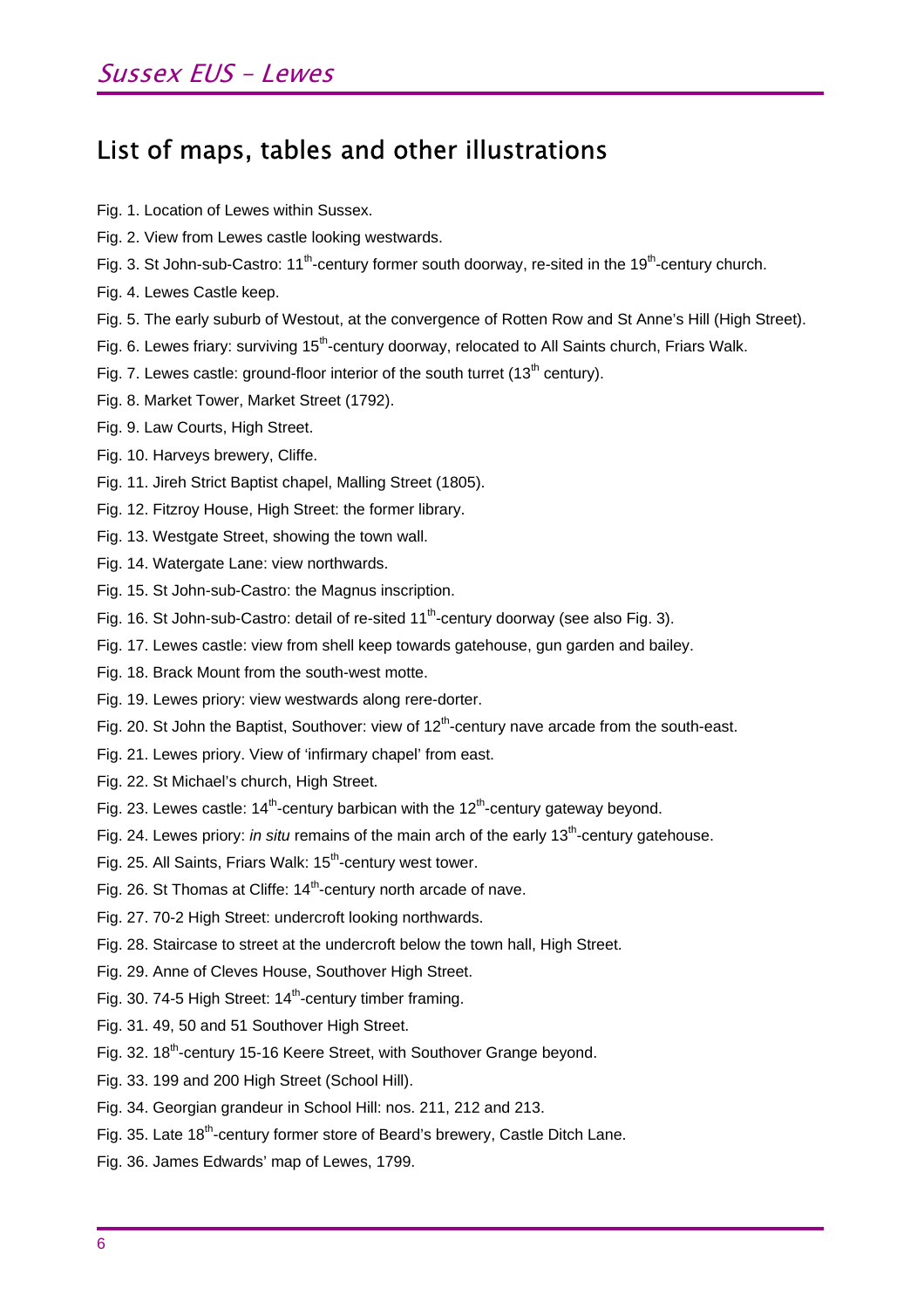- Fig. 37. Waterloo Place: early 19<sup>th</sup>-century terrace.
- Fig. 38. 34 High Street (School Hill).
- Fig. 39. Cliffe High Street: south side as rebuilt after 1828.
- Fig. 40. Warehouses on the west side of the River Ouse, south of Lewes Bridge.
- Fig. 41. Former Methodist church, Station Street (1867).
- Fig. 42. The former National School, Southover Road (1840).
- Table 1. Sussex EUS Historic Character Types
- Table 2. Sussex EUS chronology
- Table 3. Summary of assessment of Historic Urban Character Areas (HUCAs) for Lewes
- Map 1. Extent of Lewes EUS study area
- Map 2. Solid and drift geology with 10m contours
- Map 3. Ordnance Survey 1<sup>st</sup> Series 25" (1873)
- Map 4. Historic buildings and Scheduled Monuments
- Map 5. Main archaeological excavations in the town from 1960s
- Map 6. Period 3 (410-949)
- Map 7. Period 4 (950-1065)
- Map 8. Period 5 (1066-1149)
- Map 9. Period 6 (1150-1349)
- Map 10. Period 7 (1350-1499)
- Map 11. Period 8 (1500-1599)
- Map 12. Period 9 (1600-1699)
- Map 13. Period 10 (1700-1799)
- Map 14. Historic Character Types (2005)
- Map 15. Historic Character Type areas showing principal period from which present character is derived
- Map 16. Historic Urban Character Areas (HUCAs)
- Map 17. Historic Urban Character Areas (HUCAs) detail of town centre
- Map 18. Historic Environment Value (HEV)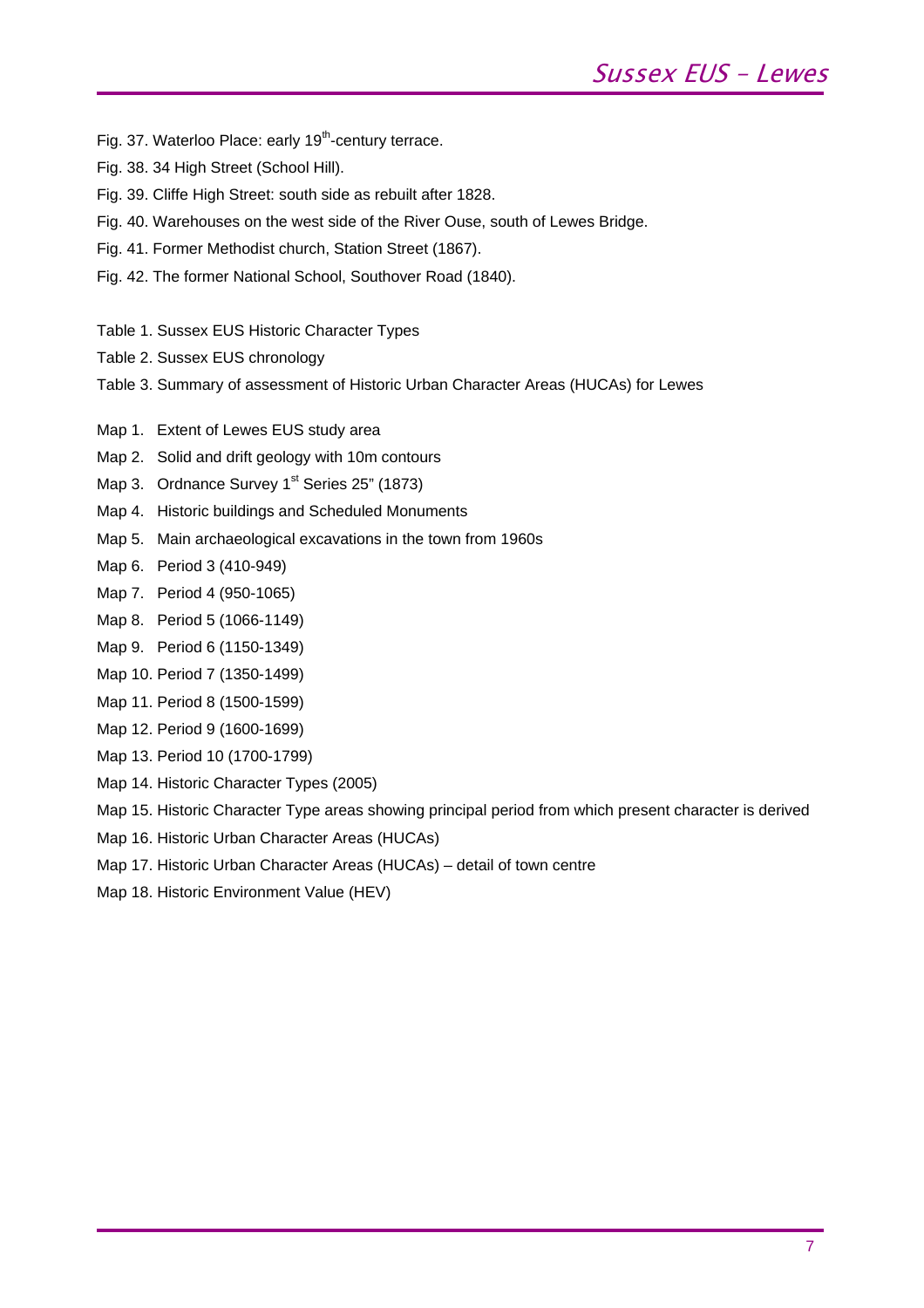# 1 INTRODUCTION

### **1.1 Background to the project**

This report is an archaeological, historical, and historic urban character assessment of Lewes. It is part of the Sussex Extensive Urban Survey (henceforth Sussex EUS) that examines 41 towns across the ancient county.<sup>1</sup>

The Sussex EUS forms part of a national programme of such surveys initiated by English Heritage in 1992. The national programme is already well underway, with roughly half the English counties having been completed or currently undergoing study.

As the surveys have progressed, the approach has developed. In line with recent surveys, the Sussex EUS includes more modern towns, the main significance of which stems from the 19<sup>th</sup> and 20<sup>th</sup> centuries. Another recent innovation is the introduction of the characterization concept, comparable with the map-based techniques adopted by historic landscape characterization. This approach was developed in Lancashire (2000-4), and is further refined in Sussex.

The Sussex EUS has been funded by English Heritage, and supported in kind by the commissioning authorities: East Sussex County Council, West Sussex County Council, and Brighton and Hove City Council. A wide range of stakeholders (including district and borough councils, and Areas of Outstanding Natural Beauty) has supported the project.

In West Sussex the Sussex EUS forms part of the *Character of West Sussex Partnership*  Programme,<sup>2</sup> aiming to provide guidance and advice on the protection and enhancement of all aspects of character in the county. Other historic environment projects come under this umbrella:

• Historic Landscape Characterisation (HLC) of **Sussex** 

• Intensive Urban Survey of Chichester and Fishbourne

• Local Distinctiveness Study of West Sussex.

## **1.2 Aims and objectives**

#### *1.2.1 Aims*

The aim of the Sussex EUS is to deliver a unique and flexible tool to aid the understanding, exploration and management of the historic qualities of 41 of the most significant towns in Sussex with a view to:

- archaeological and historic environment research and management.
- informing strategic and local policy.
- underpinning urban historic land and buildings management and interpretation.

• encouraging the integration of urban historic characterization into the wider process of protecting and enhancing urban character.

#### *1.2.2 Objectives*

Key objectives of the project include the:

• synthesis of previous archaeological and historical work.

• creation of a Geographic Information System (GIS) that maps and allows the analysis of archaeological events, monuments and urban plan components using information obtained from a variety of sources.

• analysis of the origins and development of each town by establishing and examining its principal plan components and existing standing structures.

• identification of county-wide Historic Character Types and attribution of the types to different areas within each town.

• preparation of a Statement of Historic Urban Character for each town, to include assessment of archaeological potential and Historic Environment Value.

• identification of gaps in the understanding of the past occupation and historical development of character of each town through the development of a Research Framework.

• advice to local authorities on the development of guidance derived from the town studies.

## **1.3 Outputs**

The principal outputs of the project comprise:

• Historic character assessment reports. Documents (of which this is one) that, separately for each town, summarize the setting and preurban activity; synthesize current archaeological and historical research; describe the development from origins to the present day; assess the surviving historic character and historic environment value; and set out a framework for future research on the historic environment of the towns.

• Geographical Information System (GIS) for the historic environment of each town. The GIS underpins the analysis and mapping of the town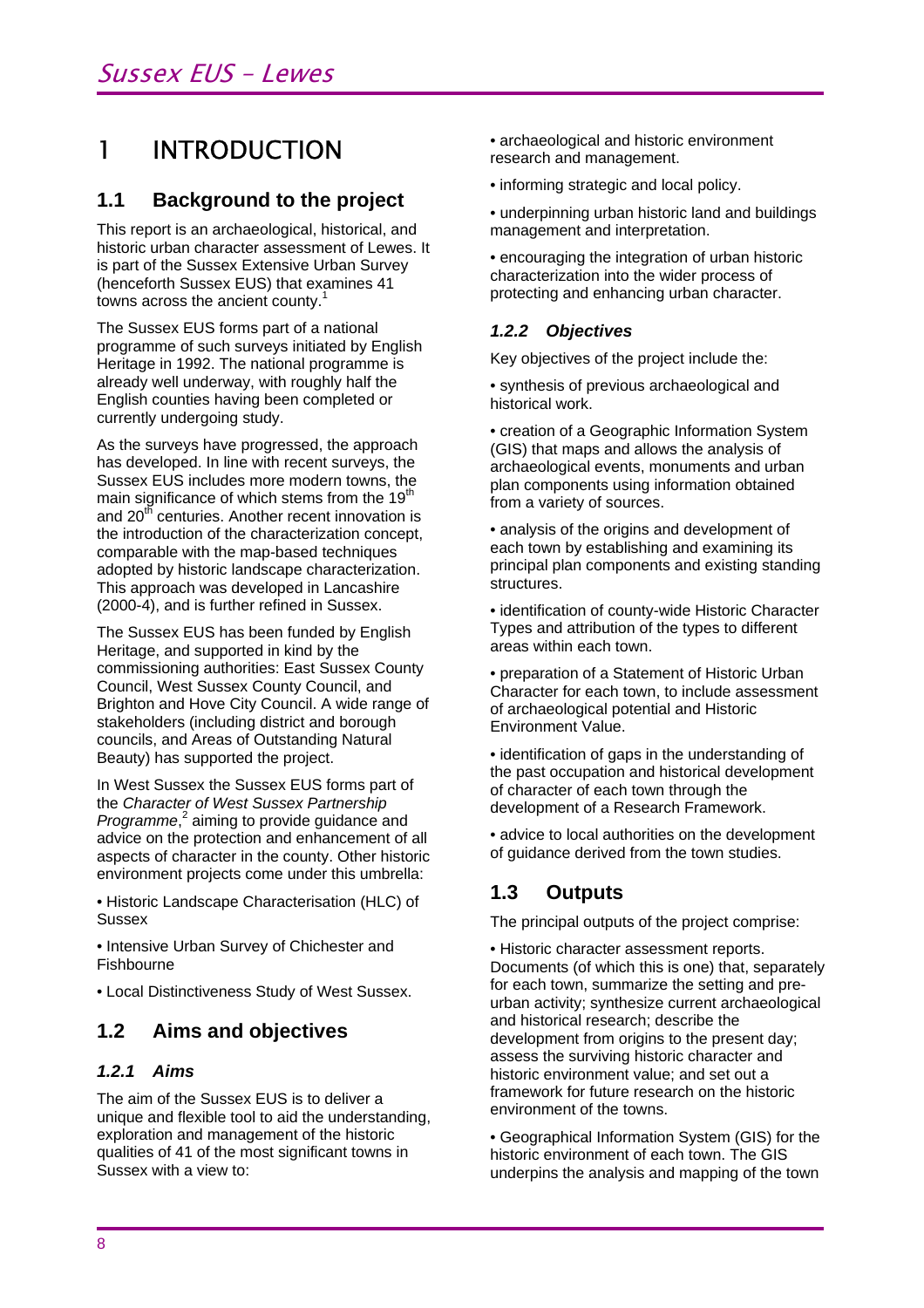reports, and is available to local authorities as a unique tool to support their decision making. The EUS-generated GIS data includes historic buildings and archaeological data, and mapping of areas for which Historic Character Type, historic land use, and Historic Urban Character Areas have been defined. The GIS data will be maintained and updated by the West Sussex County Council *Sites & Monuments Record*  (SMR) and the East Sussex County Council *Historic Environment Record* (HER).

• Informing historic environment management guidance specific to each local planning authority, for the 41 EUS towns and Winchelsea, produced under the new Local Development Frameworks, and subject to formal consultation procedures.

• Background papers for the Sussex EUS project. Documents that include the project design, a summary of the methodology and an overall bibliography.

## **1.4 The structure of this report**

#### *1.4.1 The Setting*

This introductory section describes the topography, geology, communications, and preurban archaeology of the town.

#### *1.4.2 History*

The history of Lewes in this report can be a brief summary only. It aims to synthesize published research, and to provide a chronological overview of the development of the town as seen from documentary sources. The focus is placed on those matters – such as origins, economy, trade and institutions – that are most closely related to the urban historic environment today. Aspects of the town's history – such as the ecclesiastical, jurisdictional and more recent social history – have been published elsewhere, most notably in the *Victoria County History* and in the works of Colin Brent. $3$ 

#### *1.4.3 Archaeology*

The archaeology section of this report draws on published and unpublished reports of excavations, archaeological assessments, and records of finds. This section also includes analysis of historic buildings and the topography, the latter drawing on maps of the town from 1620 onwards. Again, this section follows a chronological structure, and focuses on aspects of the material evidence of the town's past that relate most closely to the historic environment today.

#### *1.4.4 Statement of Historic Urban Character*

Whereas sections on history and archaeology (above) explore the development of Lewes over time, this part of the report considers and defines the physical evidence of the past in today's townscape. It does this by means of a characterbased approach, operating at three different scales: areas of common Historic Character Type; larger and topographically familiar Historic Urban Character Areas; and the whole town. Assessment is made of the Historic Environment Value of each of the Historic Urban Character Areas, taking account of the archaeological potential.

## **1.5 Principal sources**

The town of Lewes has stimulated considerable archaeological and historical interest. The principal sources drawn on during the writing of this report are listed below. Many other sources have been used too, and full references have been given by use of endnotes.

#### *1.5.1 History*

Lewes has been the subject of many local histories. That undertaken by **Sharp**, **Midgley**  and **Godfrey**, under the editorship of **Louis Salzman**, for the *Victoria County History*  (published in 1940), is perhaps most noteworthy for it represents a major advance in the scholarly use of primary documentary research in the study of the whole town.<sup>4</sup> More recent historical research has focused on discrete institutions, events, or periods: the works of **Colin Brent** are particularly valuable.<sup>5</sup>

#### *1.5.2 Archaeology*

Lewes is fortunate in having had numerous excavations within the historic town since the 1960s, of which many have been published. In chronological order they comprise:

**Naval Prison** – 1962-56

**Green Wall** – 1967<sup>7</sup> **Lewes Priory** – 1969-82 $^8$ 

**Edward Street** – 1971<sup>9</sup>

**Brook Street** – 1974 $10$ 

**Lancaster Street** – 1974<sup>11</sup>

**North Street** – 1975<sup>12</sup>

**Friars Walk** – 1976 $13$ 

Brooman's Lane (Clothkits) – 1978<sup>14</sup>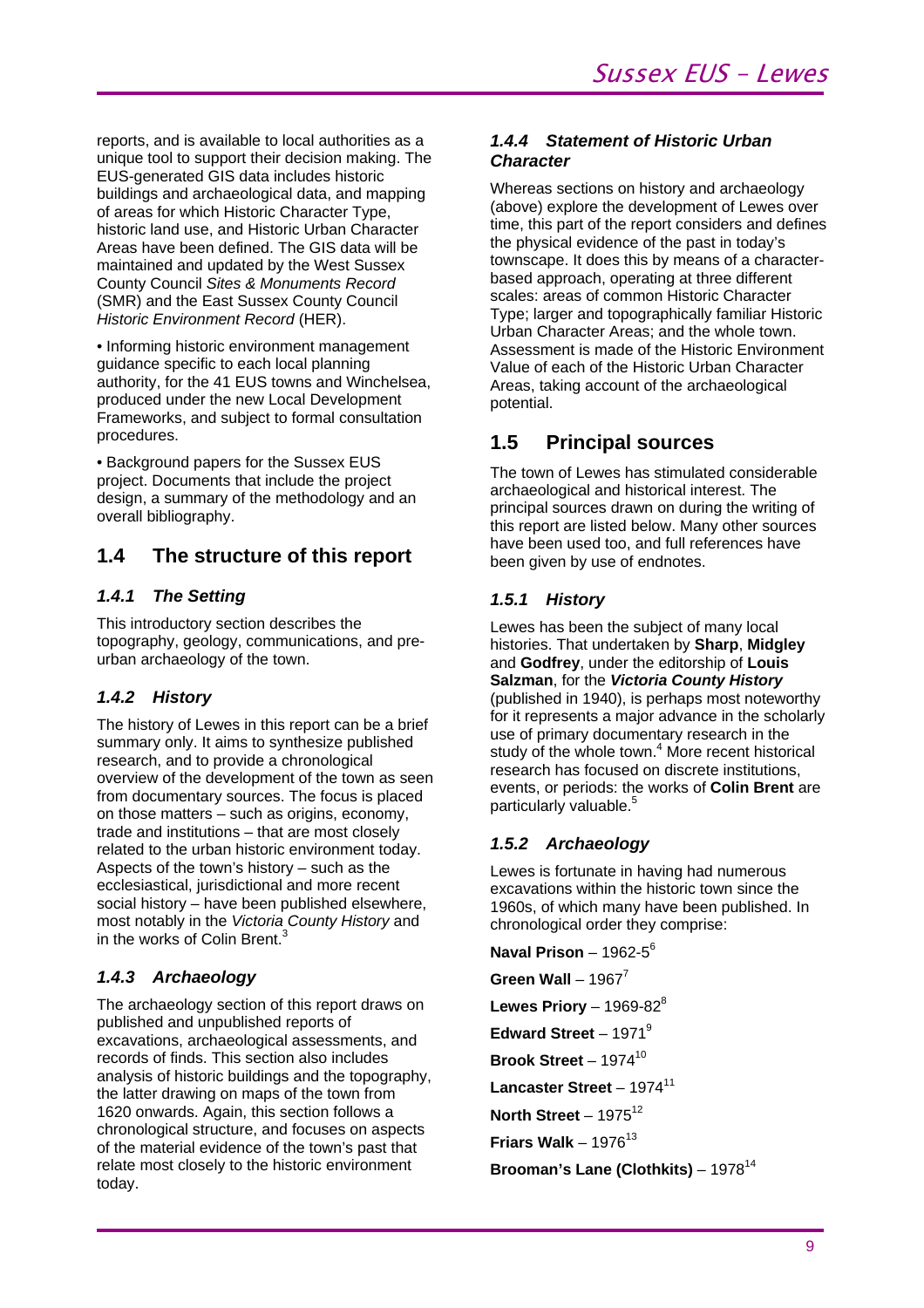# Sussex EUS – Lewes

#### **Brooman's Lane (garden)** – 1979<sup>15</sup>

**Lewes Castle** – 1985-8<sup>16</sup>

**Lewes Friary** – 1985-6 and 1988-9<sup>17</sup>

**Cliffe** – 1987-8<sup>18</sup>

**Friars Walk (Clothkits)** – 198919

**St Nicholas's Hospital** – 1994<sup>20</sup>

**Lewes Library** (Friars Walk) –  $2004^{21}$ 

**St John Street** –  $2005.<sup>22</sup>$ 

Several minor archaeological assessments have also taken place and comprise those at **Barbican House**, <sup>23</sup>**Brack Mount**, <sup>24</sup>**Castle Ditch Lane**, <sup>25</sup>**Castle Lodge** (Castle Precincts),<sup>26</sup> Church Lane (Westout),<sup>27</sup> East **Gate**, <sup>28</sup>**Keere Street**, <sup>29</sup>**East Street**, <sup>30</sup>**Lewes Castle** (floodlighting trench),<sup>31</sup> Lewes Castle,<sup>32</sup> **Lewes House** (High Street),<sup>33</sup>**Old Railway Station** (Friars Walk),34 **Pipe Passage**, <sup>35</sup>**St**  Anne's church (High Street),<sup>36</sup> Lewes Library (Friars Walk/Broomans Lane),37 and **Wellington Street**. 38

The **East Sussex Historic Environment Record** (HER) database has been invaluable for identifying such unpublished sites, and for providing the pre-urban archaeological context.

No single archaeologist has dominated the study of Lewes and – perhaps as a result – there is no scholarly archaeological assessment of the whole town. There has been considerable archaeological excavation, however, with key figures including **David Freke** (several researchfocused excavations in the 1970s), **Peter Drewett** (castle), **Mark Gardiner** (Grey Friars and hospital of St Nicholas), **David Rudling**  (several minor excavations and a useful summary of many earlier sites) and **Richard Lewis** (priory).

#### *1.5.3 Historic buildings*

Lewes has 508 listed buildings, reflecting the unusual number of surviving historic buildings. There has been no systematic study of these buildings (for example, to identify timber-framed buildings hidden by Georgian and later refronting), although **Walter Godfrey** published many analyses of buildings between 1927 and 1960. English Heritage's statutory list of historic buildings is also of use, though many of the descriptions date from the 1950s and were necessarily produced without internal inspection. Very limited fieldwork only was possible during this assessment and focused on correcting dating derived from such sources, identifying hitherto ignored buildings of historic interest, and re-evaluating the dating and function of key buildings and monuments.

#### *1.5.4 Geology and topography*

The contextual discussion of the solid and drift geology has principally derived from 1:50,000 British Geological Survey digital data. Ordnance Survey Historic 25" maps for Epochs 1-4 (1873 onwards) have proved invaluable, especially as these have been used in digital form, allowing overlaying with each other and with other data. Numerous large-scale maps capture the prerailway town, the earliest being George Randoll's map of 1620, with other key maps including those by William Figg (1775, 1799 and *c.*1800), James Edwards (1799), and J. Marchant (1824). These maps have been digitized and rectified to fit the National Grid to allow comparison with other maps and data. Vertical air photo coverage of 2000 provides a useful snapshot in time. All analysis and maps utilize the most recent largescale Ordnance Survey mapping (digital MasterMap data).

### **1.6 Area covered by the report**

The Sussex EUS assessment of Lewes covers the historic core of the town. This includes the ancient borough, the historic suburbs of Cliffe and Southover, and such other development as had occurred by *c.*1800 (e.g. the barracks on the west of the town). The wider and more recent suburbs are covered by the parallel project of the Historic Landscape Characterisation (HLC) for Sussex.

Lewes is one of five towns in Lewes District that have assessments such as this. The others are Ditchling, Newhaven, Peacehaven and Seaford.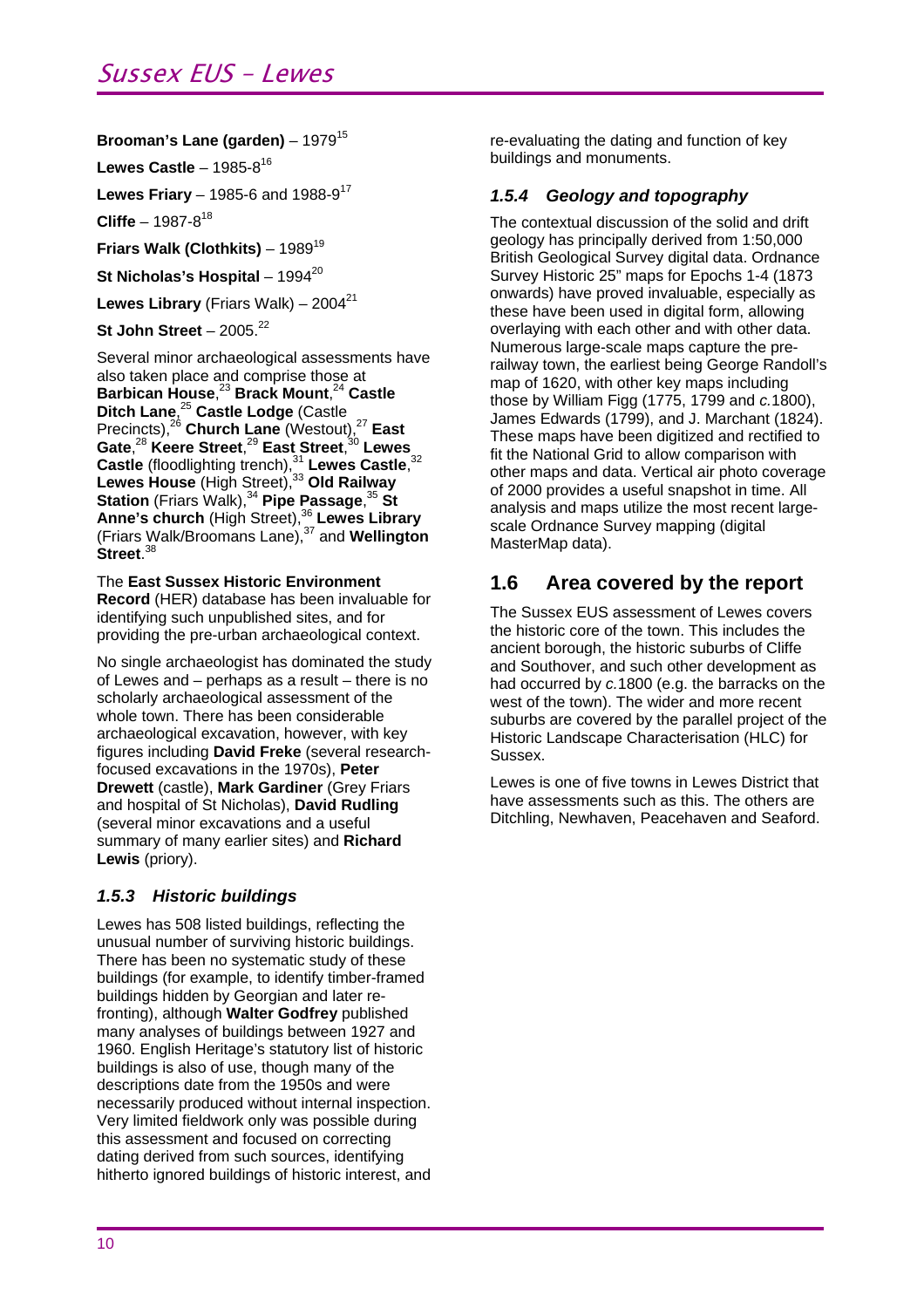

Fig. 1. Location of Lewes within Sussex. Lewes District is highlighted and points locate the 41 Sussex EUS towns.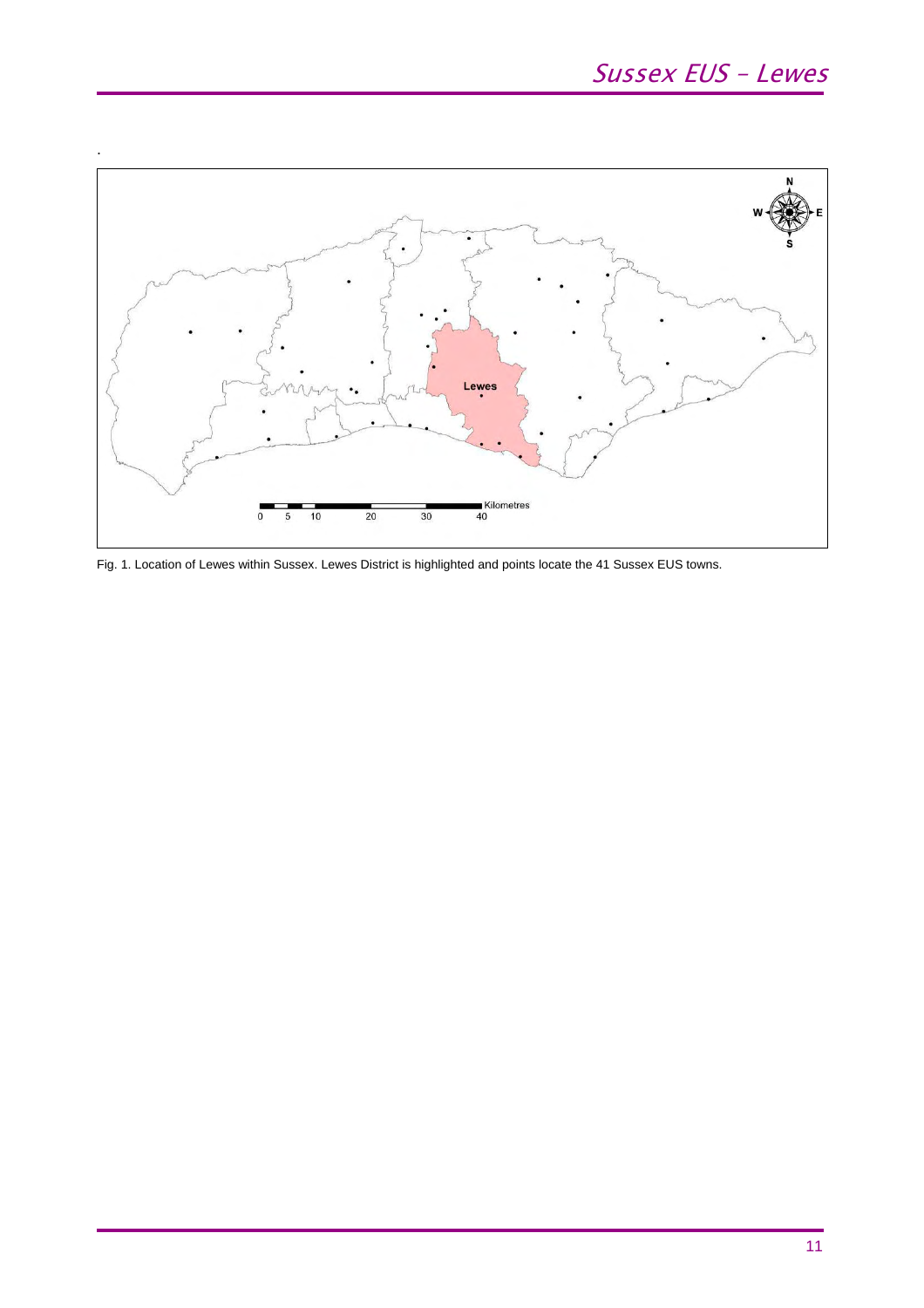#### 2 THE SETTING



Fig. 2. View from Lewes castle looking westwards across The Wallands to the South Downs.

# **2.1 Topography (Map 2)**

Lewes is located on the River Ouse at the point where it flows southwards through a gap in the South Downs. The river reaches the sea at Newhaven, 9km distant. The historic borough is located on a spur of the downs that projects into the west side of the river valley (favouring a crossing here), rising from *c.*4m OSBM near Lewes Bridge to *c.*62m OSBM by the prison. The suburb of Cliffe is located largely within the river valley, on the east side of the channel of the Ouse. To the south of the borough, Southover is another historic suburb, rising from *c.*8m OSBM near the Priory School to *c.*18m OSBM at the western end of Southover High Street.

The principal street of the town is the east-west High Street (known west of the West Gate as St Anne's Hill, and east of the war memorial as School Hill), which continues in the suburb of Cliffe as Cliffe High Street. This remains the focus for shopping.

Suburbs have extended the borough to the north-west, on the slope of the Downs. Likewise, Cliffe has expanded northwards both in the floodplain (a commercial area) and on eastern

slope of the valley, merging into South Malling. The town is at the centre of Lewes Civil Parish.

## **2.2 Geology (Map 2)**

#### *2.2.1 Solid geology*

Along with the whole of Sussex, the rocks in the vicinity of Lewes are sedimentary. The town lies on the South Downs, so that the entire area is underlain by the relatively pure White Chalk limestones of, from youngest to oldest, the Newhaven, Seaford, Lewes Nodular, New Pit, and Holywell Chalk Formations, and the older (Cenomanian) Grey Chalks of the Zig Zag Chalk Formation and West Melbury Marly Chalk Formation. The uplifting and gentle folding of the chalk began 70-75 million years ago and continued beyond the end of the Cretaceous period (65 million years ago) until as recently as 1.8 million years ago.

#### *2.2.2 Drift Geology*

The drift geology of the Lewes area shows that the scoured and embanked drainage channel that is the River Ouse today is surrounded by reclaimed marshland. Alluvium (flanked by river terrace deposits) marks the location of the former marshy estuary of the Ouse. As with the Adur and Arun rivers, the estuary widened to a tidal compartment north of the Downs, in this case 3.5km across. Given the staggered nature of the scarp of the Downs around Lewes, this area of brookland lies immediately south of the town and Mount Caburn. An arm of alluvium (marked by the course of a stream – the Winterbourne) separates Southover and the ancient borough, while Cliffe is almost entirely built on the alluvium itself.

The distinctive dry valleys of the Downs (overlain by the north-western suburbs of the modern town) are largely a product of periglacial erosion.39

## **2.3 Communications**

#### *2.3.1 Water*

The River Ouse is tidal till 5km north of Lewes, at Barcombe. The present channel differs from the natural state of the former estuary with its multiple channels. Reclamation of the valuable alluvial soils of the river valley, the associated management of freshwater drainage in the Weald, and the prevention of tidal ingress (through creation of sea walls) increased silting so that the Ouse had ceased to function as a significant communications route for Lewes by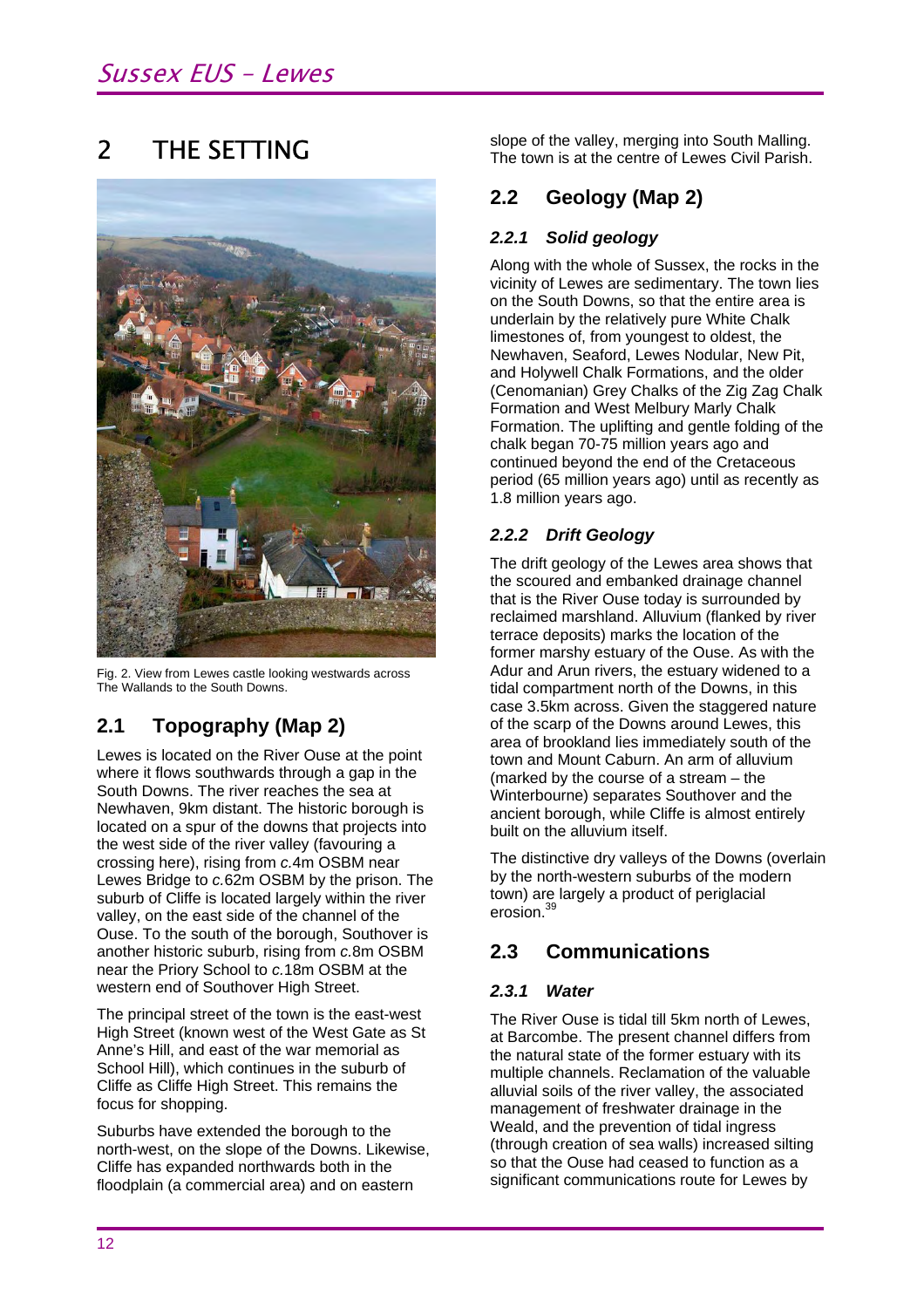1400, the establishment of Seaford as an outport in the late  $11<sup>th</sup>$  century reflecting earlier difficulty with navigation (see section 3.3.1). From *c.*1539, Newhaven replaced silted up Seaford as the Lewes's outport at the mouth of the Ouse. The river between Lewes and Newhaven was canalized rapidly after the formation of the Lower Ouse Navigation Company in 1791, and from Lewes to Upper Ryelands Bridge (2.5km southeast of Balcombe) in 1790-1812, by the Upper Ouse Navigation Company.40 The most significant modifications to the river that this made in the Lewes area were the removal of slight meanders immediately north and south of Lewes Bridge.

#### *2.3.2 Road*

Since 1979 Lewes has been bypassed by the A26 (via the Cuilfail Tunnel to the east of Cliffe) and by the A27(T), to the south of the town. Previously these routes to London, Brighton and Eastbourne passed through the town. The construction of the bypass and tunnel also involved creation of two new bridges across the River Ouse: one 1km south of the town, but the other within the town. This lies 150m north of Lewes Bridge, and carries a new road (Phoenix Causeway) into the town centre, forming an integral part of a one-way system that manages remaining traffic in the Market Street/North Street, Friars Walk and School Hill area.

On the south-west of the town Brighton Road connects to the A27(T), and to the north-west the A275 leads to Chailey, thence to London, and also provides access to the east-west scarpfoot road (from Offham to Plumpton, Ditchling and beyond).

#### *2.3.3 Railway*

The London Brighton and South Coast Railway (LBSCR) opened lines from Brighton to Lewes and from Lewes to Bulverhithe/St Leonards in 1846. This was followed in 1847, by the line from Lewes to Newhaven (extended to Seaford in 1864), and from Lewes to the Brighton-London line at Keymer Junction (Burgess Hill). In 1858 the Uckfield line opened (linking to Tunbridge Wells in 1868), to which (at Culver Junction) the East Grinstead line connected (1882).<sup>41</sup>

### **2.4 Evidence for pre-urban activity**

#### *2.4.1 Prehistoric*

Within the EUS study area, several excavations and evaluations have revealed prehistoric archaeology (though mostly residual finds):

• Brook Street (south) – Mesolithic flints comprising a micro-core and flakes.<sup>42</sup>

• Lancaster Street – Mesolithic flints comprising a roughed-out axe, flakes, and a retouched blade. $43$ 

• North Street – probable Mesolithic scraper and flake, and 52 other indeterminate prehistoric flints (including three scrapers, 13 retouched flakes and 32 waste flakes) in disturbed medieval layers.<sup>44</sup>

• Broomans Lane (garden) – six prehistoric flints, **including four retouched flakes (one possibly a**<br>including four retouched flakes (one possibly a scraper), probably Neolithic/Early Bronze Age.

• Friars Walk (Clothkits) – four flint flakes, all residual and two retouched, probably Neolithic/Bronze Age.<sup>4</sup>

• Lewes House (High Street) – worked flint including a scraper and a retouched flake or probable Late Bronze Age date, and, most remarkably for such early material at Lewes, a **small assemblage of Late Iron Age (or possibly**<br>small assemblage of Late Iron Age (or possibly Early Roman) pottery from a contemporary pit.<sup>4</sup>

• St Nicholas's Hospital – seven pieces of probable prehistoric worked flint were recovered (six waste flakes and one core with a single flake removed). Six flints were residual and one was within the colluvial (hill-wash) layer. An Iron Age coin (an Atrebatic attributed to Commius, *c.*45 30 BC) was recovered, also from the colluvium that appears to date from the Iron Age. $48$ 

• Castle Ditch Lane – a single prehistoric hard hammer flake, retouched.<sup>48</sup>

• Lewes Priory – 15 sherds of Iron Age or Roman pottery were recovered in excavations of the 'infirmary chapel' and reredorter.<sup>50</sup>

Elsewhere in, or on the edge of, the town, there have been prehistoric find spots:

• Mountfield Road – a Lower Palaeolithic (500000 BC to 150001 BC) handaxe was found in an area of floodplain alluvium [HER reference: TQ 40 NW55 – ES1656].

• Lewes station – a Neolithic (4000 BC to 2351 BC) ground stone axe, found in 1911 when abutments were being dug for Lewes railway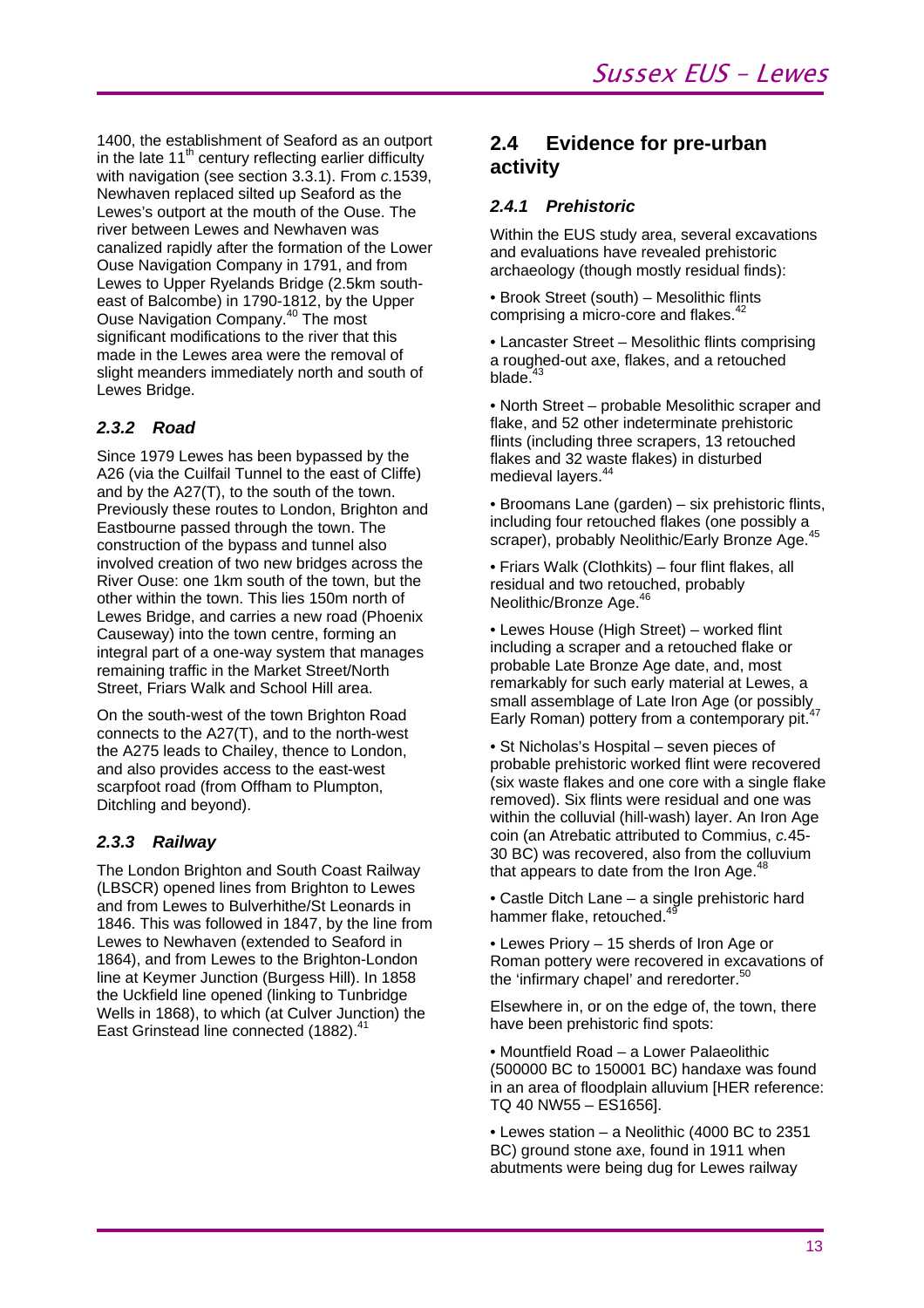# Sussex EUS – Lewes

station bridge [HER reference: TQ 40 NW58 – ES1657].

• Reservoir next to St Anne's church – Bronze Age (2350 BC to 701 BC) inhumation and cremation burials, possibly representing a barrow, were found during the excavation of the reservoir in 1834 [HER reference: TQ 41 SW49 – ES1623].

• Priory School (Ham Lane) – 200 fragments of La Tene (Iron Age: 800 BC to 42 AD) and Romano-British pottery were found *c*.1930 during preparation of foundations for the Boys' Secondary School. Also a coin and '3rd brass' of Gallienus [HER reference: TQ 40 NW53 – ES1654].

Several prehistoric finds have been made at unspecified 'Lewes' locations:

• Palaeolithic handaxe [HER reference: TQ 41 SW7 – ES1631].

• Bronze Age bronze dagger [HER reference: TQ 41 SW43 – ES1618].

• Bronze Age bronze founders hoard comprising axes and ingot pieces [HER reference: TQ 41 SW44 – ES1619].

• Bronze Age palstaves [HER reference: TQ 41 SW47 – ES1621].

• Bronze Age socketed spearhead [HER reference: TQ 41 SW9 – ES1633].

The Caburn (2km south-west of Lewes) is a major Middle Iron Age (450 BC to 40 BC) enclosure, or hillfort, although there was earlier (and indeed later) occupation of the site. $5$ 

#### *2.4.2 Romano-British*

Lewes is located near two major Roman roads: the north-south London-Lewes road has been traced to 1.3km north of Lewes, and the eastwest 'Greensand Way' ran from Pulborough to Barcombe, joining the road to London *c.*4.5km north of Lewes. Minor Roman roads in the area include the Heighton Street-Glynde-Lewes road, but the Roman origin of such routes descending the Downs via terrace ways is questionable.<sup>5</sup>

Within the EUS study area, several excavations have revealed Romano-British archaeology in the form of residual finds:

• Friars Walk – four residual sherds of Roman pottery.53

• Friars Walk (Clothkits) – three Roman tiles were recovered from pits immediately north of Broomans Lane. Although residual, their

discovery within a small excavation is significant.<sup>54</sup>

• Brooman's Lane – a single residual sherd of Roman pottery was recovered in small-scale trial excavations in 1979.<sup>55</sup>

Elsewhere in, or on the edge of, the town, there have been Romano-British find spots:

• Churchyard of St John-sub-Castro – two mounds, possibly representing Romano-British or Anglo-Saxon, or earlier, barrows. That destroyed by the building of present church in 1839 contained secondary inhumations, cremated human bone, boar and other animal bones, and an urn and spearhead. The second mound was in the south-east corner of the churchyard, and was destroyed in 1779 with no record of any finds.56 Several Roman coins were also found in the churchyard in the  $19<sup>th</sup>$  century [HER reference: ES7176].

• Abinger House (Abinger Place) – mound, possibly representing Romano-British or Anglo-Saxon, or earlier, barrow. Destroyed in the early 19<sup>th</sup> century without record, though apparently contained internments and pottery.<sup>5</sup>

• Elephant and Castle (Whitehill) – mound, possibly representing Romano-British or Anglo-Saxon, or earlier (e.g. Bronze Age) barrow, and possibly used as a medieval and later gallows mound. Destroyed when Elephant and Castle public house was built in 1838.<sup>58</sup>

• Brack Mount (Mount Place) – inhumation with charcoal and boar's head adjacent, discovered by workmen in 1838 on the north side of Brack Mount. Probably represents Roman or later burial in natural end to chalk spur (later built up as part of Norman castle).<sup>5</sup>

• 159 High Street – 1<sup>st</sup> and 2<sup>nd</sup>-century AD coins of Domitian and Antoninus Pius were found in the  $19<sup>th</sup>$  century in a garden on south-west of castle keep (most probably 159 High Street).<sup>60</sup>

• 166 High Street – pit discovered in 1814 at base of (natural part of) castle motte, containing bones and teeth of a boar and horse, quantities of mussel and oyster shell and a Romano-British pot containing cock bones.<sup>6</sup>

• St Martin's Lane (possibly to rear of 74-5 High Street) – a Romano-British pot containing cock bones was discovered during digging of a cesspool.<sup>62</sup>

• 34-7 High Street – a 1<sup>st</sup>-century AD coin of Tiberius found with two boar tusks, prior to 1824 63

• Castle – Roman coins and the lower stone of a quern found at the base of Lewes castle motte